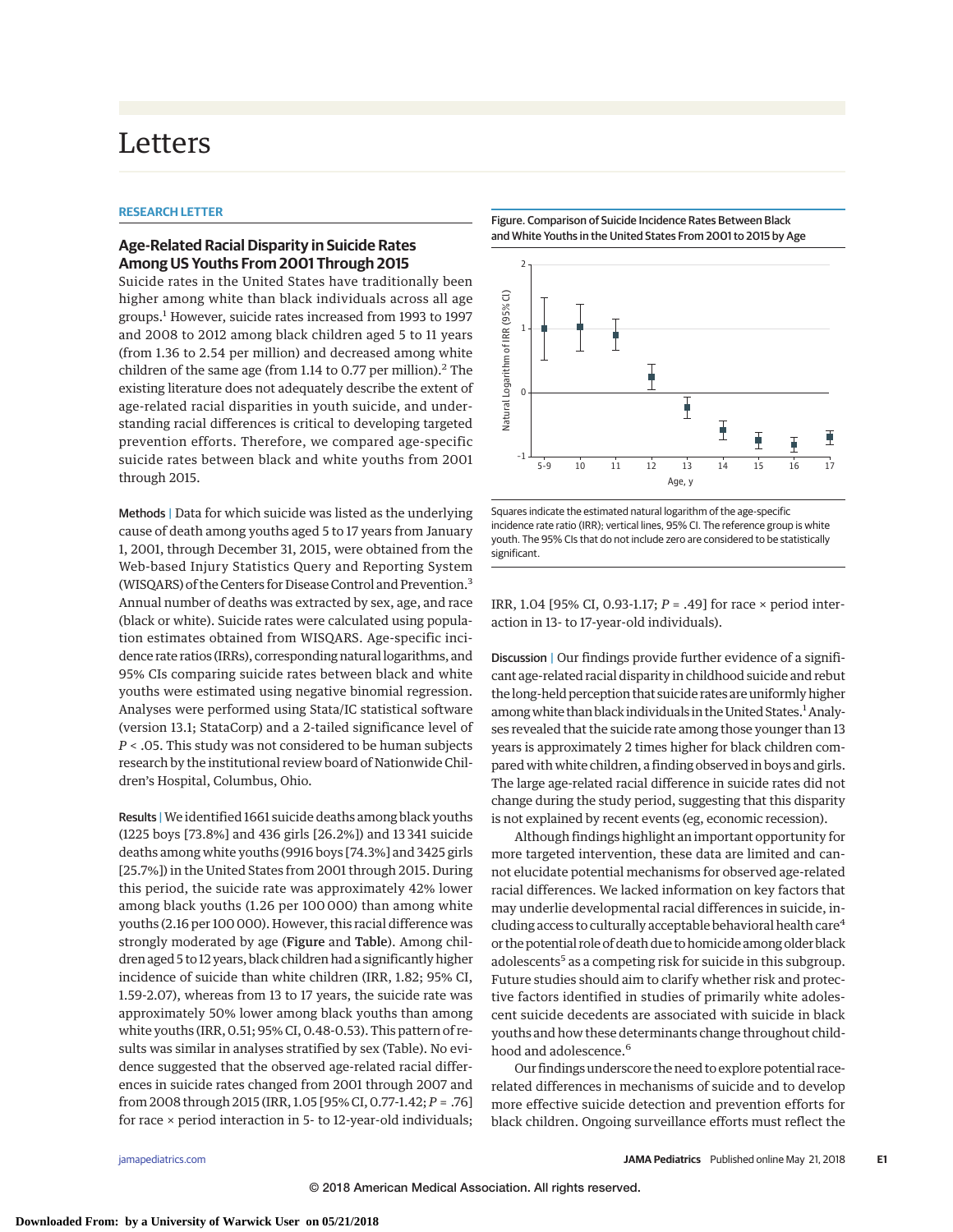|             | iable. Comparison or Suicide Rates between 03 black and Writte-Touths by Age and Sex, 2001-2015<br>Youth Suicides, No. (Rate per 1 Million Persons) |               |                           |
|-------------|-----------------------------------------------------------------------------------------------------------------------------------------------------|---------------|---------------------------|
| Age, y      | <b>Black</b>                                                                                                                                        | White         | IRR (95% CI) <sup>a</sup> |
| All         |                                                                                                                                                     |               |                           |
| $5 - 9$     | 26(0.53)                                                                                                                                            | 45(0.19)      | $2.73(1.69-4.43)$         |
| 10          | 47 (4.68)                                                                                                                                           | 79 (1.68)     | $2.79(1.95-4.00)$         |
| 11          | 101(9.93)                                                                                                                                           | 190 (4.00)    | $2.48(1.95-3.16)$         |
| 12          | 129 (12.57)                                                                                                                                         | 471 (9.86)    | $1.28(1.05-1.55)$         |
| 13          | 167 (16.16)                                                                                                                                         | 979 (20.37)   | $0.79(0.67 - 0.93)$       |
| 14          | 194 (18.69)                                                                                                                                         | 1625 (33.65)  | $0.56(0.48-0.64)$         |
| 15          | 252 (24.25)                                                                                                                                         | 2496 (51.48)  | $0.47(0.41-0.54)$         |
| 16          | 317 (30.49)                                                                                                                                         | 3372 (69.20)  | $0.44(0.39-0.49)$         |
| 17          | 428 (41.13)                                                                                                                                         | 4084 (83.39)  | $0.49(0.45-0.54)$         |
| <b>Boys</b> |                                                                                                                                                     |               |                           |
| $5 - 9$     | 22 (0.88)                                                                                                                                           | 40(0.34)      | $2.62(1.56-4.41)$         |
| 10          | 42 (8.24)                                                                                                                                           | 67(2.78)      | $2.97(2.02 - 4.36)$       |
| 11          | 70 (13.55)                                                                                                                                          | 154 (6.33)    | $2.14(1.62 - 2.84)$       |
| 12          | 91 (17.45)                                                                                                                                          | 336 (13.72)   | $1.27(1.01-1.60)$         |
| 13          | 122 (23.24)                                                                                                                                         | 649 (26.34)   | $0.88(0.73-1.07)$         |
| 14          | 129 (24.47)                                                                                                                                         | 1117 (45.09)  | $0.54(0.45-0.65)$         |
| 15          | 164 (31.07)                                                                                                                                         | 1760 (70.71)  | $0.44(0.37-0.52)$         |
| 16          | 238 (45.07)                                                                                                                                         | 2512 (100.33) | $0.45(0.39-0.51)$         |
| 17          | 347 (65.62)                                                                                                                                         | 3281 (130.17) | $0.50(0.45-0.56)$         |
| Girls       |                                                                                                                                                     |               |                           |
| $5 - 11b$   | 40(1.17)                                                                                                                                            | 53 (0.33)     | $3.53(2.34-5.32)$         |
| 12          | 38 (7.53)                                                                                                                                           | 135 (5.80)    | $1.30(0.91-1.86)$         |
| 13          | 45 (8.85)                                                                                                                                           | 330 (14.10)   | $0.63(0.46-0.86)$         |
| 14          | 65 (12.73)                                                                                                                                          | 508 (21.60)   | $0.59(0.46-0.76)$         |
| 15          | 88 (17.20)                                                                                                                                          | 736 (31.19)   | $0.55(0.44-0.69)$         |
| 16          | 79 (15.44)                                                                                                                                          | 860 (36.30)   | $0.43(0.34-0.54)$         |
| 17          | 81 (15.83)                                                                                                                                          | 803 (33.78)   | $0.47(0.37 - 0.59)$       |

Table. Comparison of Suicide Rates Between US Black and White Youths by Age and Sex, 2001-2015

dynamic association between race and age-related risk for youth suicide.

Jeffrey A. Bridge, PhD Lisa M. Horowitz, PhD, MPH Cynthia A. Fontanella, PhD Arielle H. Sheftall, PhD Joel Greenhouse, PhD Kelly J. Kelleher, MD John V. Campo, MD

**Author Affiliations:** Department of Pediatrics, The Ohio State University, Columbus (Bridge, Kelleher); Department of Psychiatry and Behavioral Health, The Ohio State University, Columbus (Bridge, Fontanella, Campo); Center for Suicide Prevention and Research, The Research Institute at Nationwide Children's Hospital, Columbus, Ohio (Bridge, Sheftall); Intramural Research Program, National Institute of Mental Health, National Institutes of Health, Bethesda, Maryland (Horowitz); Department of Statistics, Carnegie Mellon University, Pittsburgh, Pennsylvania (Greenhouse); Center for Innovation in Pediatric Practice, The Research Institute at Nationwide Children's Hospital, Columbus, Ohio (Kelleher).

## **Accepted for Publication:** February 7, 2018.

**Corresponding Author:** Jeffrey A. Bridge, PhD, Center for Suicide Prevention and Research, The Research Institute at Nationwide Children's Hospital, 700 Children's Dr, Columbus, OH 43205 [\(jeff.bridge@nationwidechildrens.org\)](mailto:jeff.bridge@nationwidechildrens.org). **Published Online:** May 21, 2018. doi[:10.1001/jamapediatrics.2018.0399](https://jama.jamanetwork.com/article.aspx?doi=10.1001/jamapediatrics.2018.0399&utm_campaign=articlePDF%26utm_medium=articlePDFlink%26utm_source=articlePDF%26utm_content=jamapediatrics.2018.0399)

**Author Contributions:** Dr Bridge had full access to all the data in the study and takes responsibility for the integrity of the data and the accuracy of the data analysis.

non-Hispanic youth.

**b** Suicide rates were estimated among youths aged 5 to 11 years to ensure stable rate estimates for analyses.

Abbreviation: IRR, incidence rate

a White race is the reference group. 95% CIs that do not include 1.00 are considered to be statistically significant. In analyses stratified by sex, the suicide rate among youths aged 5 to 17 years from 2001 through 2015 was 41% lower among black (0.67 per 100 000) than among white girls (1.14 per 100 000) and 42% lower among black (1.83 per 100 000) than among white boys (3.13 per 100 000). Among girls, the black-to-white IRR of suicide among those aged 5 to 12 years was 1.94 (95% CI, 1.49-2.52), whereas the IRR among those aged 13 to 17 years was 0.51 (95% CI, 0.46-0.57). In boys, the black-to-white IRR of suicide among those aged 5 to 12 years was 1.79 (95% CI, 1.53-2.09), whereas the IRR among those aged 13 to 17 years was 0.51 (95% CI, 0.47-0.54). The overall pattern of results was similar across US regions (Northeast, South, Midwest, and West) in analyses stratified by age group (those aged 5-12 years and 13-17 years) and when restricted to

ratio.

Study concept and design: Bridge, Horowitz, Fontanella. Acquisition, analysis, or interpretation of data: Bridge, Horowitz, Sheftall,

Greenhouse, Kelleher, Campo.

Drafting of the manuscript: Bridge.

Critical revision of the manuscript for important intellectual content: All authors. Statistical analysis: Bridge, Fontanella, Greenhouse.

Obtained funding: Bridge.

Administrative, technical, or material support: Bridge, Horowitz. Study supervision: Bridge, Kelleher, Campo.

**Conflict of Interest Disclosures:** Drs Bridge and Sheftall reported receiving honoraria for participation in a Substance Abuse and Mental Health Services Administration–sponsored webinar addressing suicide prevention for African American children. No other disclosures were reported.

**Funding/Support:** This study was supported by grant R01-MH093552 from the National Institute of Mental Health, National Institutes of Health (Dr Bridge).

**Role of the Funder/Sponsor:** The sponsor had no role in the design and conduct of the study; collection, management, analysis, and interpretation of the data; preparation, review, or approval of the manuscript; and decision to submit the manuscript for publication.

**1**. Goldsmith SK, Pellmar TC, Kleinman AM, Bunney WE. Reducing Suicide: A National Imperative. Washington, DC: National Academy Press; 2002.